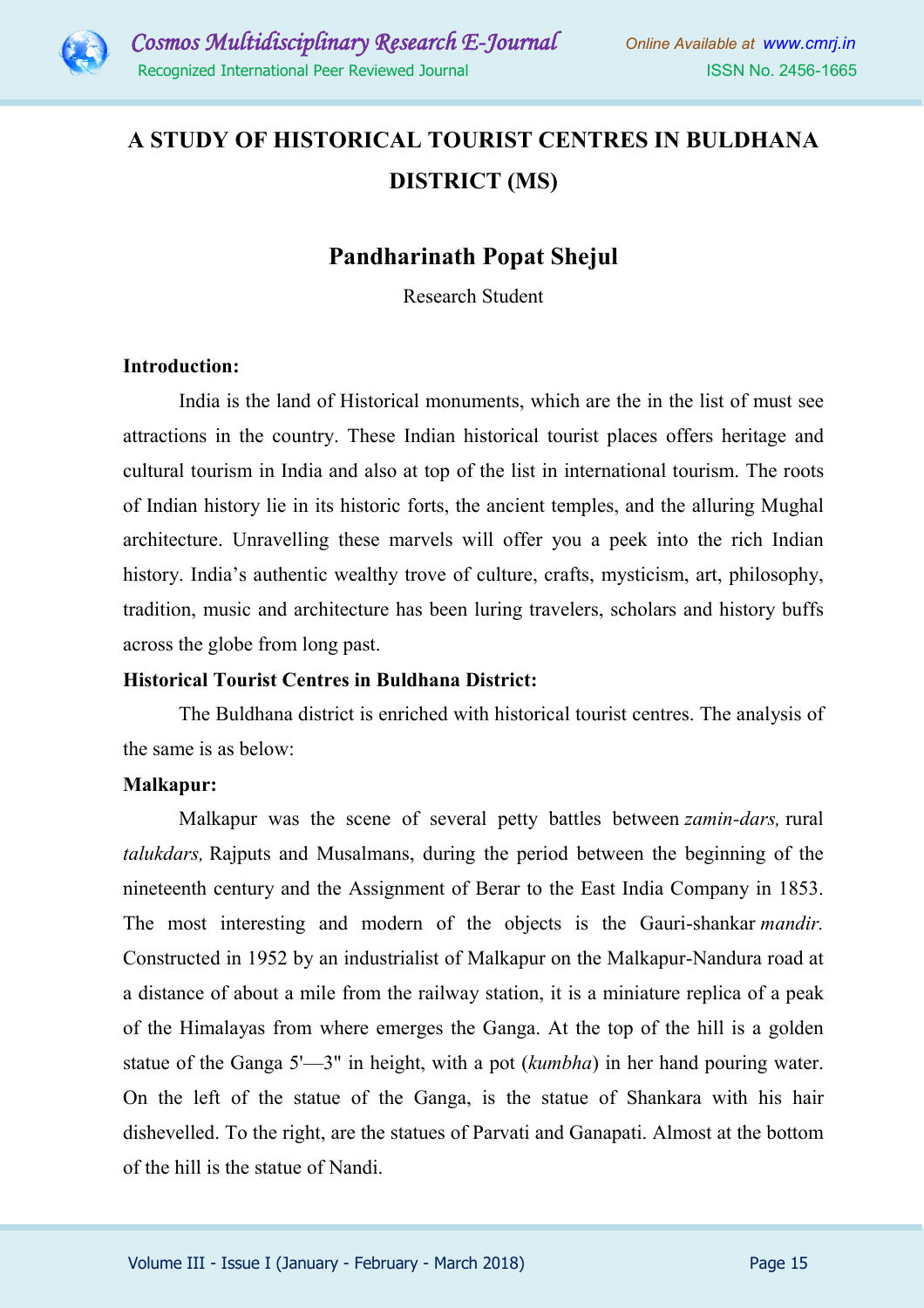

# **Sindkhedraja:**

The *paragana* of Sindkhed was granted as *jahagir* to the *Kazi* of the town in about 1450 A.D., and was after about a century made over by him to the Jadhav family, the most famous member of which was Lakhuji, the father of Jijabai and the grandfather of Shivaji, the Great. Lakhuji was, according to one account, a Rajput from Karauli. According to another, the family claimed descent from the Yadavas of Devagiri. Lakhuji obtained a command of 10,000 horse under the Ahmadnagar government. His daughter was married to Shahaji Bhosle, the father of Shivaji.

Lakhuji's Palace.- Lakhuji Jadhav's extensive palace, the birthplace of Jijabai, except for its massive gate of stone and bricks and underground chambers, lies in total ruins. Above the gate is a drum chamber (*nagarkhana*). The cells are reported to have been cleared of debris and silt about four to five years back. In the underground chambers, still in good condition was housed the basic training college for some time. A memorial to Lakhuji Jadhav stands in the form of a masonry structure 40' x 40' with a brick dome crowning the *samadhi* of Lakhuji right below which is also installed a *linga.* Two stairways on both the sides of the main entrance lead up to the terrace. Of these one is blocked. By the side of the tomb is a temple dedicates to Rameshvara with a ruined brick wall enclosure. The temple is said to have been built by Lakhuji Jadhav in response to his mother's wishes.

# **Rohinkhed:**

This village in Malkapur tahsil is situated 20 miles to the south of Malkapur the tahsil headquarters. The village has seen the scene of two battles. In 1437 Nasir Khan Faruqi, the *Sultan* of Khandesh, invaded Berar to avenge the ill-treatment of his daughter by Ala-ud-din Bahamani, to whom she had been married. Khalaf Hasan Basri, the Governor of Daulatabad, who had been sent against the invader, fell upon Nasir Khan Faruqi at Rohinkhed, routed him and pursued him to his capital, Burhanpur, which he sacked. A mosque was built at Rohinkhed in 1582 by Khudavand Khan Mahdavi, a follower of Jamalkhan. It is now in a dilapidated condition. It bears an inscription of which only fragments are legible. It records the fact that the mosque was built in A.H. 990 (A.D. 1582) by Khudavand Khan whose generosity is praised. It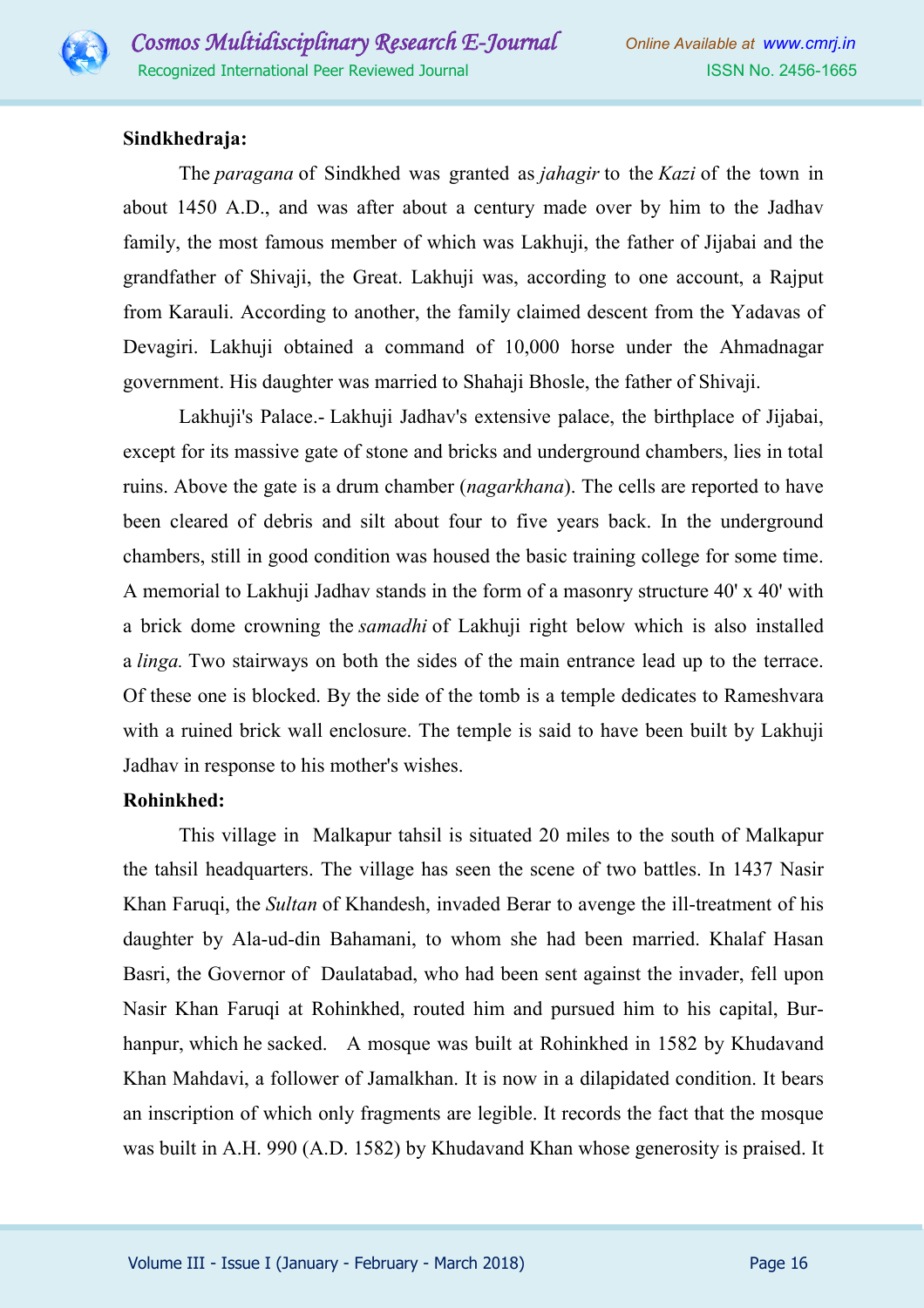

is said to be second only to Kabah at Mecca in sanctity. The area surrounding Rohinkhed was once famous as a hunting ground where different game birds and animals were found.

## **Shahapur:**

Shahapur is a historic place near Balapur near Akola, Maharashtra. At present it is small town in the Khamgaon Tehsil of Buldhana District. After this initial victory at Ahmednagar Prince Murad, son of Akbar settled in Berar Subah with Balapur as his headquarters. Near Balapur he founded a new city named Shahapur and constructed a beautiful palace near the banks of Mun River for himself during 1597. The shahpur forts / palace was built by Mirza azam shaha the son of aurangzeb .

## **Sakharkherda:**

Sakharkherda is situated on the Bhogawati, an affluent of the Penganga, 12 miles to the north-west of Mehkar. About the well it is said that some merchants transporting sugar threw it into the well on being attacked and hence the water from the well used to taste sugary for some time. The place is of considerable antiquity, and a local tradition says that a saint named Palasi Siddha settled in Sankhedi, a hamlet of the town. It was here, in 1724, that the battle which decided the Nizam's supremacy in the Decccan was fought between Nizam-ul-mulk Asaf Zah. The mosque is a masonry work, only the top dome and the minar tops being of bricks and chunam. The mosque has a walled enclosure, the courtyard being cement-lined. It has an *inam* for its upkeep. The mosque is preserved under the Preservation of Monuments Act.

In memory of the saint, a large *math* has been constructed in which Palasi Siddha in a sitting posture. Below it is a marble *linga* with a bust of Shankara. The door-frame of the room is plated with silver. From an inscription on the door panel, it appears that the saint took *samadhi* in *Shaka* 980. Outside the compound of the *math,* nearly, a tamarind tree marks the *samadhi* of the saint. It is believed by the devotees that in the vicinity there was a spot from where a cow used to emerge, and disappear after being milked by those present. The *math* is said to have been constructed about 500 years ago. Besides, there is a temple of Ramananda Maharaja, a noted *saint* who is said to have taken *samadhi* about 35 years ago. Only